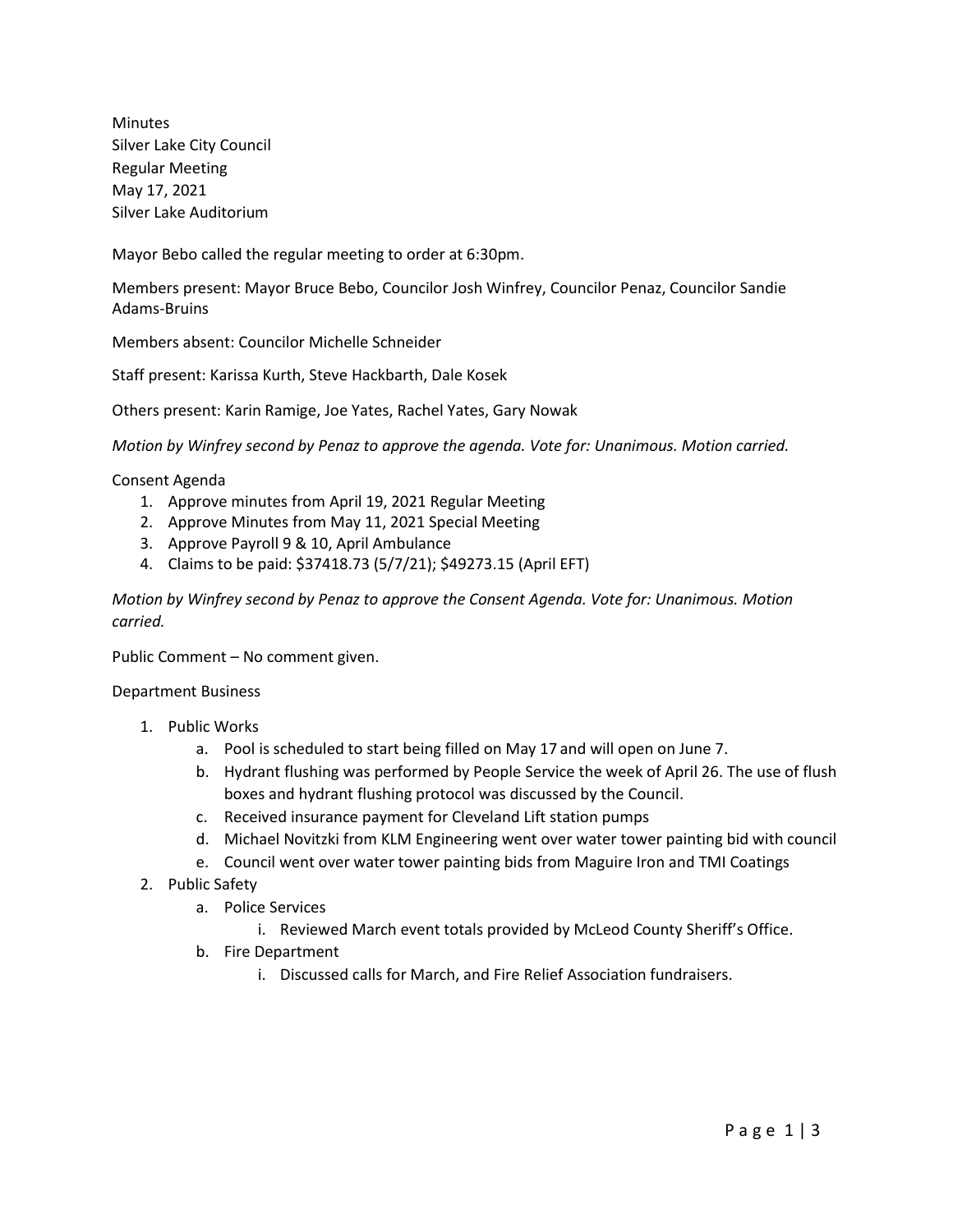- c. Ambulance Department
	- i. Request to approve John Elias for EMT pending certification. *Motion by Adams-Bruins second by Winfrey to approve John Elias for hire as EMT pending EMT certification. Vote for: Unanimous. Motion carried.*
	- ii. Request to approve Toni Stone for EMR pending background check and drug test. *Motion by Adams-Bruins second by Winfrey to approve Toni Stone for hire as EMR pending background check and drug test. Vote for: Unanimous. Motion carried.*
	- iii. Request to approve Conner Sturges for EMT pending background check and drug test. *Motion by Adams-Bruins second by Penaz to approve Conner Sturges for hire as EMT pending background check and drug test. Vote for: Unanimous. Motion carried.*
	- iv. Request to approve Veronica Jacobs for EMT pending background check and drug test. *Motion by Adams-Bruins second by Penaz to approve Veronica Jacobs for hire as EMT pending background check and drug test. Vote for: Unanimous. Motion carried.*
	- v. Ambulance Roster will now have 18 people
- 3. Municipal Liquor/Auditorium
	- a. Sales for April were \$53,321.48 with a profit of \$1,663.85. Year-to-date sales were \$187,759.91 with a profit of \$12,345.12.
	- b. Reviewed upcoming events including Car and Bike Show and FLWA wrestling
	- c. Request to approve Alisa Denne as part-time Bartender pending background check and drug test. *Motion by Penaz second by Adams-Bruins to approve Alisa Denne for hire as part-time Bartender at starting wage of \$10.79/hr. Vote for: Unanimous. Motion carried.*
	- d. Request to approve closing of MLS Parking Lot Entrances for FLWA wrestling on June 12, 2021. *Motion by Penaz second by Adams-Bruins to approve closing of parking lot entrances for FLWA Wrestling on June 12th. Vote for: Unanimous. Motion carried.*
	- e. Request to approve transfer of Revenue from Auditorium to MLS should the FLWA wrestling need to be held there. *Motion by Penaz second by Adams-Bruins to approve transfer of revenue from Auditorium to MLS should FLWA wrestling be held there. Unanimous. Motion carried.*
- 4. Community Development
	- a. Planning Commission did not meet on May 11<sup>th</sup>
	- b. Update on Campground
	- c. Request to accept resignation of Planning Commission Member Vincent Maertz effective April 22, 2021. *Motion by Winfrey second by Penaz to accept the resignation of Vincent Maertz. Unanimous. Motion carried.*
- 5. Administration
	- a. April Treasurer's Report reviewed.
	- b. Deputy Clerk position has been advertised
	- c. Annual Review for Part-time Deputy Clerk Roxy Yurek. *Motion by Winfrey second by Adams-Bruins to approve annual review for Part-time Deputy Clerk Roxy Yurek and to retain with two-step wage increase to \$17.45. Vote for: Unanimous. Motion carried.*